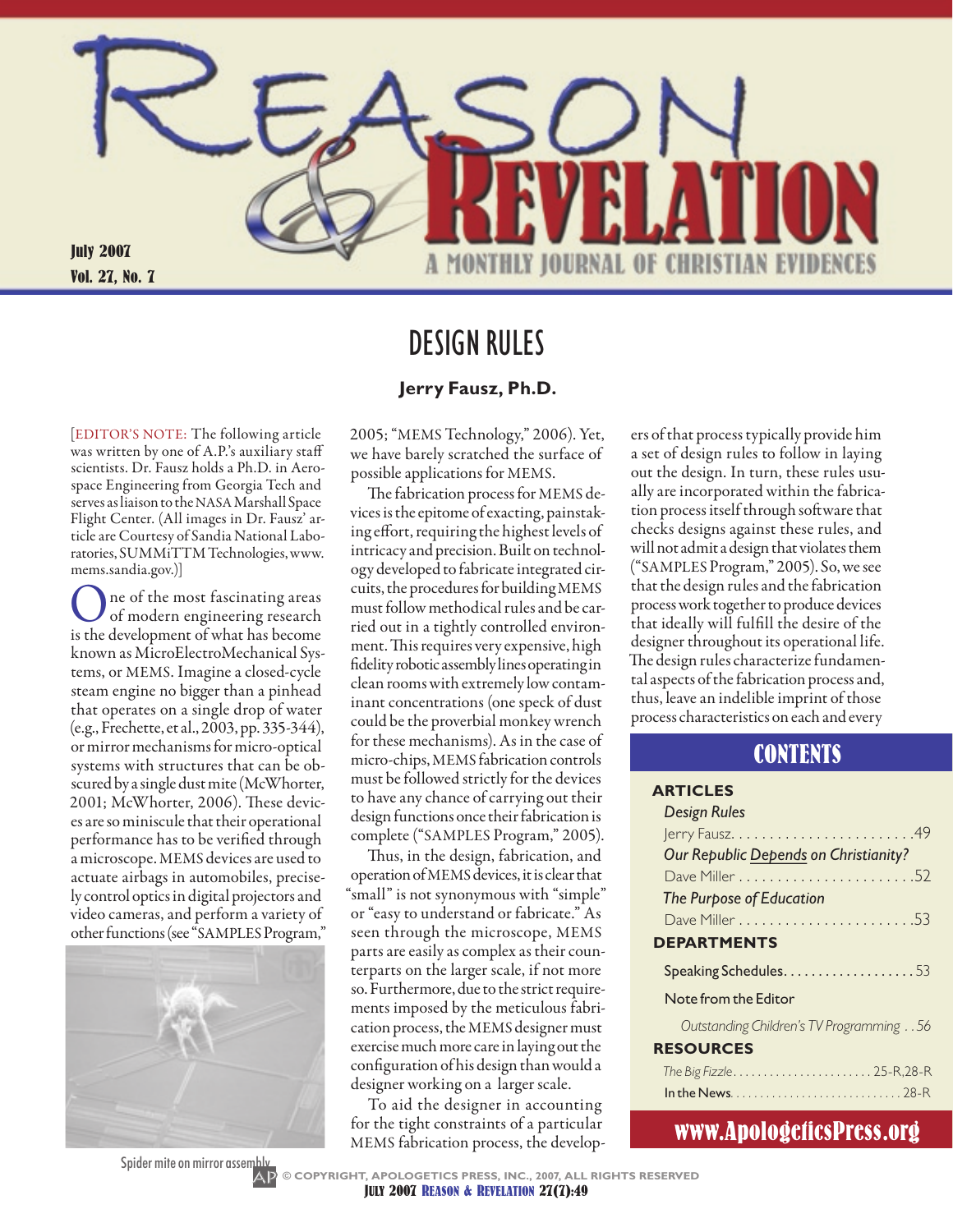new design. These design rules, then, represent a bridge between the mind of the designer and the finished product, in a sense "guiding" the design through the fabrication process.

It is amazing that many of the engineers and scientists who have worked to make MEMS technology a reality believe that the vast, intricate, mechanical workings of the Universe, a Universe that appears to conform to immutable natural laws, came about through mostly random processes. They have witnessed the microscopic complexity of MEMS, yet they admit reasoning that suggests the galaxies, solar systems, planets, and stars evolved from "simpler" particles of matter that somehow came into existence at the beginning of time. They hold these beliefs in spite of their understanding of the painstaking process that is required to design and fabricate a single MEMS mechanism.

Scientists continue to discover with increasing clarity that the elementary particles of matter that make up everything in the observable Universe, though extremely small, are far from "simple." In his book, *A Brief History of Time*, well-known physicist Stephen Hawking states:

Up to about twenty years ago, it was thought that protons and neutrons were "elementary" particles, but experiments in which protons were collided with other protons or electrons at



The incredible MEMS clutch mechanism. The miniscule gears are 50 microns across. Keep in mind that there are 25,400 microns to an inch.

high speeds indicated that they were in fact made up of smaller particles. These particles were named quarks by the Caltech physicist Murray Gell-Mann, who won the Nobel prize in 1969 for his work on them.... So the question is: What are the truly elementary particles, the basic building blocks from which everything is made? (1988, p. 65).

Since science so far has been incapable of even identifying the most elementary components of the Universe, it is unrea-

**Reason & Revelation** is published monthly by Apologetics Press, Inc. Periodicals postage paid at Montgomery, AL. **Postmaster**: Send address changes to **Reason & Revelation**, 230 Landmark Dr., Montgomery, AL 36117; **issn**:[1542-0922] **usps**# 023415.

**Apologetics Press** is a non-profit, tax-exempt work dedicated to the defense of New Testament Christianity. Copyright © 2007. All rights reserved.

### **Editor:**

Dave Miller, Ph.D.\* (\*Communication, Southern Illinois University)

#### **Associate Editor:**

Kyle Butt, M.A.\* (\*New Testament, Freed-Hardeman University)

### **Annual Subscription Rates:**

| \$10.00 | Domestic                  |
|---------|---------------------------|
| \$8.00  | Domestic Bulk             |
|         | $(5 + to same address)$   |
| \$16.00 | Canada & Overseas Airmail |

### **General inquiries, changes of address, or international callers:**

| Phone: | $(334)$ 272-8558 |
|--------|------------------|
| Fax:   | $(334)$ 270-2002 |

#### **Orders:**

Phone: (800) 234-8558 Fax: (800) 234-2882

**On-line** Web store/catalog, subscription order/renewal form, current issues, archives, and other information (all orders processed on a secure server):

**URL:** www.ApologeticsPress.org<br>**F-mail:** mail@ApologeticsPress.org **E-mail**: mail@ApologeticsPress.org

**Discovery—Scripture & Science for Kids** is a sister publication for children. For more information, please contact our offices or visit the Discovery Web site at:

**URL**: www.DiscoveryMagazine.com

sonable to conclude that "small" means simple or easy. Given this unexpected complexity at the sub-microscopic (quantum) level, it is incredible that otherwise reasoned thinkers would conclude that everything we observe resulted from random processes.

Likewise, small structures in biological study exhibit extremely high levels of order, complexity, and information content. Now that scientists actually are able to observe single-cellular life, accounts of the immense complexity in these "simple" life forms are becoming increasingly abundant. Consider Dean Overman's summary of the research of Sir Fred Hoyle and Chandra Wickramasinghe in his monograph, *A Case Against Accident and Self-Organization*:



Fully-functioning MEMS transmission

July 2007 Reason & Revelation 27(7):50 **© COPYRIGHT, APOLOGETICS PRESS, INC., 2007, ALL RIGHTS RESERVED**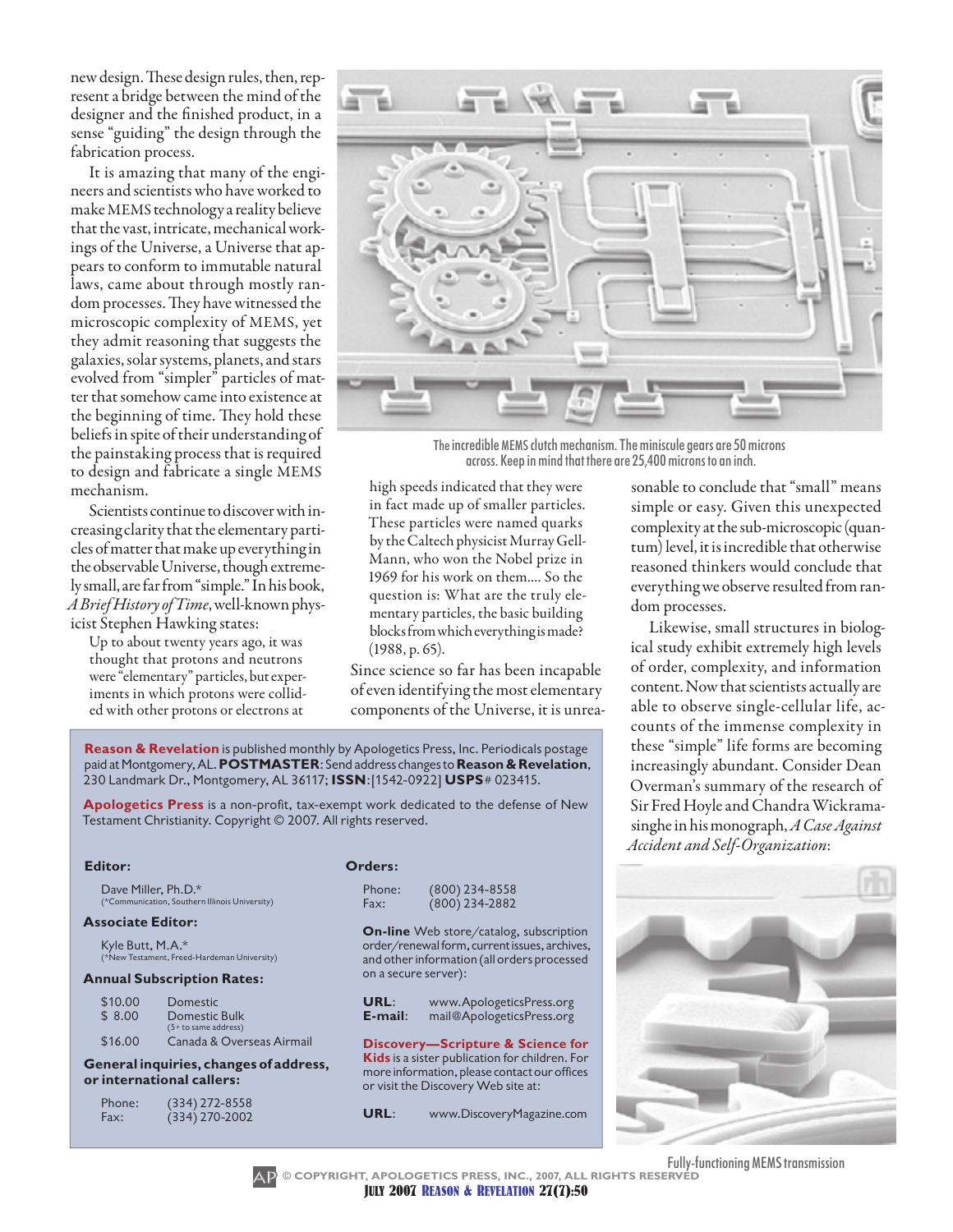

Close-up view of one vernier; the teeth are two microns wide and the spaces between them measure four microns.

Because there are thousands of different enzymes with different functions, to produce the simplest living cell, Hoyle calculated that about 2,000 enzymes were needed with each one performing a specific task to form a single bacterium like *E. coli*. Computing the probability of all these different enzymes forming in one place at one time to produce a single bacterium, Hoyle and his colleague, Chandra Wickramasinghe, calculated the odds at 1 in  $10^{40,000}$ . This number is so vast that any mathematician would agree that it amounts to total impossibility.... [T]he total atoms in the observable universe are estimated to be only approximately  $10^{80}$  (1997, pp. 58-59, emp. added).

The performance observed in such a system (a bacterium) is so intricate and complex on such a small scale, that so far humans are incapable of duplicating it— MEMS is about as close as science has come to doing so. Yet, in stark contradistinction, many scientists seem to accept that a "simple" life form must have organized by accident and, in turn, given rise to all of the life that we observe on Earth.

The complexity inherent in MEMS, especially in comparison to larger scale



Sitting atop some MEMS gears, this spider mite is the size of the period at the end of this sentence.

systems, suggests a more natural conclusion regarding the existence of the Universe. If one were looking through a microscope in a science class, or working in a laboratory, and unexpectedly saw tiny gears turning or pistons moving, what would he conclude? This scenario actually has been used as a story line in multiple science fiction shows, and the conclusion reached was not that the micro-



Complex MEMS ratchet mechanism

scopic machines had evolved naturally through random processes. Besides the fact that such a conclusion might make for a rather boring story, it is simply an unsound conclusion under the circumstances. Complexity on such a small scale, as we have noted, is not easy to design, so why would we ever conclude that it came about by accident? As in the science fiction scenario depicted, the intricate complexity that we observe on such a small scale is not only evidence of a designer, but also evidence of an incredibly advanced design capability—not of undirected random processes.

The fact that the Universe operates under seemingly immutable natural laws is further evidence of a designer. We have noted that MEMS designers utilize design rules to ensure the viability of their designs. While science has not fully char-

acterized the rules that govern the Universe, or even proved their existence, scientists firmly believe in them. Countless observations and experiments have demonstrated that the Universe appears to behave in repeatable and predictable ways, indicating that there is an inherent yet unobservable constraint being enforced on that behavior. Similar to MEMS design rules, the natural laws of the Universe determine what structures can viably exist in the system (Conservation of Matter and Energy), how they will behave (Causality, Laws of Motion, Relativity, etc.), and how long they will last (Thermodynamics). It simply is no more reasonable to assume that random processes gave rise to the behavior of the Universe than to assume that random fabrication processes could give rise to operational MEMS devices.

Indeed, experience with MEMS illustrates that the ordered complexity we observe at every level within the Universe, but especially on the small scale, is indisputable evidence of a Designer whose capability far exceeds human accomplishment. MEMS research is impressive and fascinating, but pales in comparison to what we observe at the microscopic level, and what we theorize at the sub-atomic level. The science and engineering of mankind has not come anywhere close



The world's smallest functioning triplepiston steam engine. One piston is five microns across or 1/5080 of an inch.

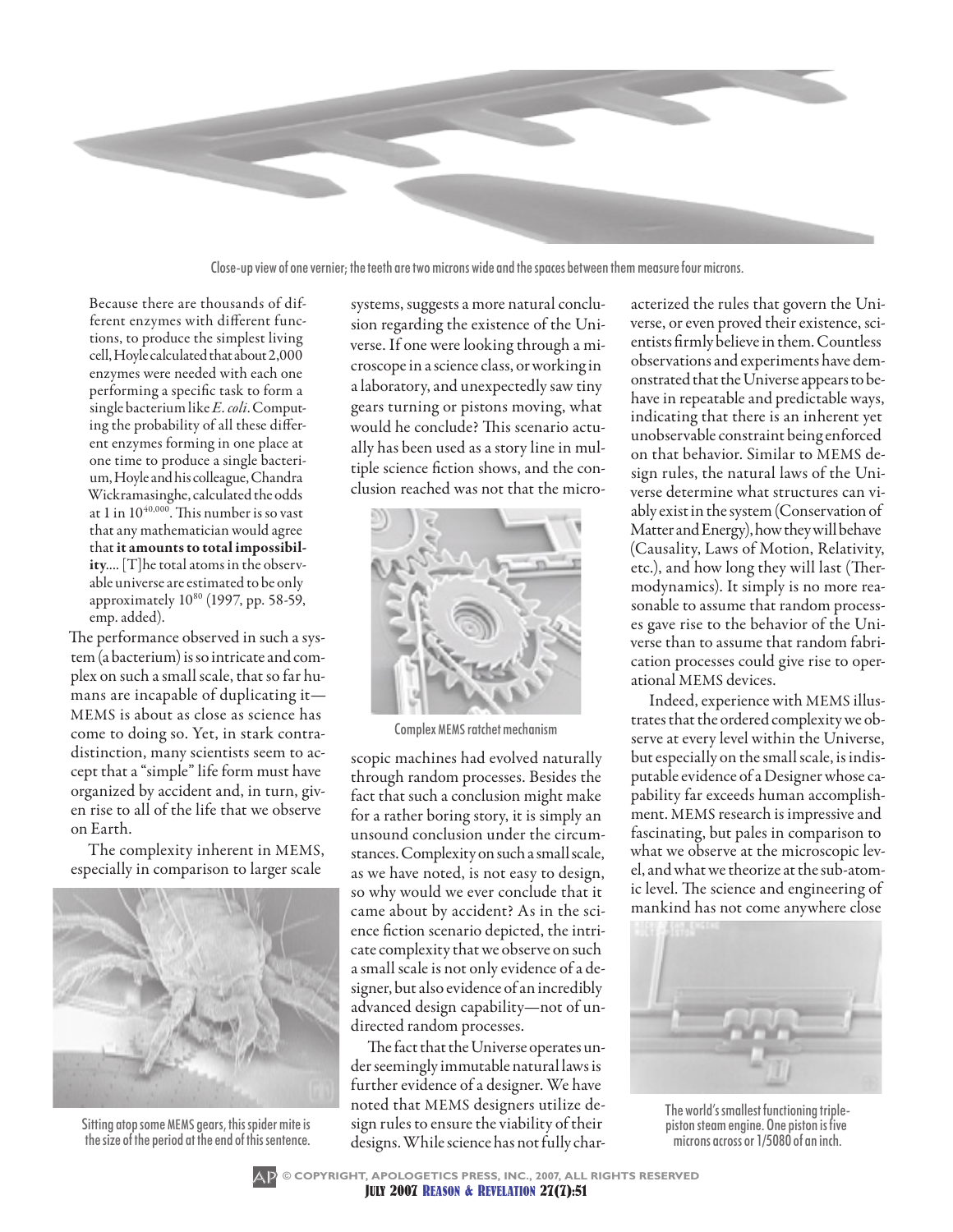

Drive gear chain and linkages, with a grain of pollen (top right) and coagulated<br>red blood cells (top left, lower right) to demonstrate scale.

to duplicating the intricate functional complexity that exists in the realm of nature's small scale. The Designer responsible for these micro-mechanisms fully understands the fabrication process parameters that are required to bring them into existence and sustain their operation, and has used that process to its utmost effectiveness in the creation of every-



Much disagreement exists regarding the foundations of civil government and the perpetuation of civilization and society. The current "politically correct" viewpoint insists that the strength of America lies in its pluralism—the acceptance and celebration of differing religions, ideologies, and philosophies. The widespread attempt to sanitize American schools, courts, and government by eradicating all references to God, Christ, and the Bible are a manifestation of this belief. The thought is that the stability and continuance of the nation lies in its willingness to embrace diversity, toleration, and acceptance. In stark contrast, the architects of American civilization stated just the opposite.

Jedidiah Morse was born in Woodstock, Connecticut on August 23, 1761, the son of a Congregationalist minister.

thing we observe. Furthermore, the "design rules" that have been employed to accomplish this are nothing less than the natural laws that, in turn, continue to constrain and direct the ongoing operation of His design.

After being homeschooled, he graduated from Yale in 1783—the year the Revolutionary War ended. Morse published the first American textbook on geography, *Geography Made Easy*, in 1784. His work in that field earned for him the title "Father of American Geography." His works were adopted widely in schools, colleges, and libraries and were used in thousands of homes. His eldest son, Samuel F.B. Morse, became a famous inventor, even developing the Morse Code ("Morse, Jedidiah," 2007).

In an election sermon given at Charlestown, Massachusetts on April 25, 1799, this American patriot offered the following chilling warning—an observation not unlike many of the Founders:

To the kindly influence of Christianity we owe that degree of civil freedom, and political and social happiness which mankind now enjoys. In proportion as the genuine effects of Christianity are diminished in any nation, either through unbelief, or the corruption of its doctrines, or the neglect of its institutions; in the same proportion will the people of that nation recede from the blessings of genuine freedom, and

### **REFERENCES**

- Frechette, L.G., C. Lee, S. Arslan, and Y.C. Liu (2003), "Design of a Microfabricated Rankine Cycle Steam Turbine for Power Generation," American Society of Mechanical Engineers International Mechanical Engineering Congress, International Meeting on Energy Conversion Engineering, pp. 335-344, November.
- Hawking, Stephen (1988), *A Brief History of Time: From the Big Bang to Black Holes*  (New York: Bantam).
- McWhorter, Paul (2001), "Intelligent Multipurpose Micromachines Made at Sandia," Sandia National Laboratories, [On-line], URL: http://www.sandia. gov/media/micro.htm.
- McWhorter, Paul (2006), MEMS Image Gallery, [On-line], URL: http://www. memx.com/image\_gallery.htm.
- "MEMS Technology" (2006), [On-line], URL: http://www.memx.com/technology. htm.
- Overman, Dean (1997), *A Case Against Accident and Self-Organization* (Lanham, MD: Rowman & Littlefield).
- "SA MPLES Program" (2005), Sandia National Laboratories, [On-line], URL: http://mems.sandia.gov/samples.

approximate the miseries of complete despotism. All efforts to destroy the foundations of our holy religion, ultimately tend to the subversion also of our political freedom and happiness. Whenever the pillars of Christianity shall be overthrown, our present republican forms of government, and all the blessings which flow from them, must fall with them (1799, p. 9, emp. added).

If Morse was correct, America is in a dire predicament—literally teetering on the brink of national disaster and destruction. "Righteousness exalts a nation, but sin is a reproach to any people" (Proverbs 14:34). "Blessed is the nation whose God is the Lord" (Psalm 33:12).

### **REFERENCES**

- Morse, Jedidiah (1799), *A Sermon, Exhibiting the Present Dangers and Consequent Duties of the Citizens of the United States of America*  (Hartford, CT: Hudson and Goodwin), [On-line]: URL: http://www.archive.org/ details/sermonexhibiting00morsrich.
- "Morse, Jedidiah" (2007), *Encyclopædia Britannica,* [On-line]: URL: http://www. britannica.com/eb/article-9053833.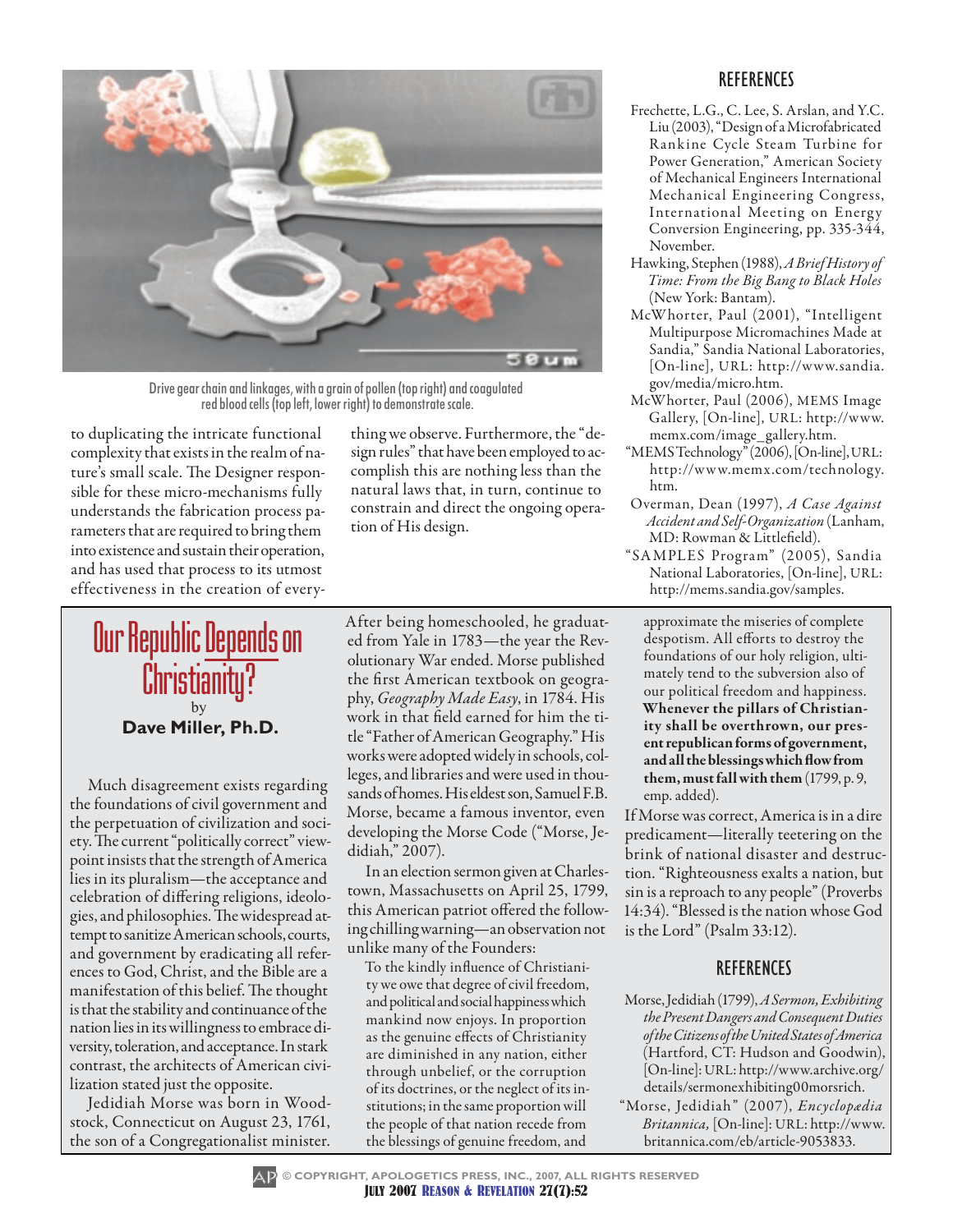# **RESOURCES-FEATURE ARTICLE**

# The Big Fizzle: Admissions from an Evolutionary Astrophysicist

### **Eric Lyons, M.Min.**

No topic is more fundamental in the creation/ evolution debate than the origin of the Universe. The theory advanced by evolutionists for several decades now, which supposedly best explains our existence from a purely naturalistic perspective, is known as the Big Bang. It has circulated via science textbooks all over the world. One of the leading publishers of science curriculum for many years has been Prentice Hall. In their 1992 *General Science* textbook, titled *A Voyage of Discovery*, they included the following section on "The Birth and Death of the Universe:"

How was the universe born and how will it end? Most astronomers believe that about 18 to 20 billion years ago all the matter in the universe was concentrated into one very dense, very hot region that may have been much smaller than a period on this page. For some unknown reason, this region exploded. This explosion is called the big bang. One result of the big bang was the formation of galaxies, all racing away from one another. This explains why the universe is still expanding (Hurd, et al., p. 61, emp. in orig.).

Since 1992 the "birth of the Universe" has been shaved substantially (from 18 to 20 billion years ago to 12 to 15 billion years ago—see Biggs, et al., 2003, p. 159), but the theory is more or less the same. Ask an evolutionist how the Universe came to be and you likely will hear that "it all started with a big bang." (Good luck getting an evolutionist to explain from whence came the dense ball of matter that purportedly exploded and formed the Universe.)

Recent admissions from one astrophysicist in the popular scientific journal *New Scientist* are very significant in light of how saturated evolutionary science is with the Big Bang model. The cover of the March 3, 2007 issue of *New Scientist* reads: "What Put the Bang in the Big Bang" (emp. in orig.). The cover story was written by Dr. Peter Coles, who teaches astrophysics at the University of Nottingham in the United Kingdom. One might assume by the heading on the cover that *New Scientist* would inform readers what actually caused the explosion of the "pinhead" size ball of matter (193[2593]:33), especially since the heading was not a question, but a declaration. Instead, Coles elected to by-pass any explanation of the actual cause of the Big Bang. He wrote: "Inflation puts the 'bang' in the big bang" (p. 36, emp. added). Inflation is the "ultra-fast expansion just after the big bang" through which the Universe allegedly went in less than a millisecond, supposedly causing "most of the growth" of the 14-bil-

lion-light-year observable Universe (see Coles, pp. 33,36). According to Coles, this expansion puts the "oomph" in the big bang. "[I]nflation is now well established as an essential component of cosmology" (p. 33, emp. added).

Notice, however, the many blatant admissions Dr. Coles made throughout his brief, five-page article that completely invalidate any theory relying upon inflation and the Big Bang:

There is little direct evidence that inflation actually took place. Observations of the cosmic microwave background...are consistent with the idea that inflation took place, but that doesn't mean it actually happened. What's more, we still don't know what would have caused it if it did. So how confident can we be that inflation is really a part of the universe's history? (p. 33, emp. added).

Alan Guth (the physicist who proposed the inflation theory in 1981—EL) cannot prove that this "inflation" actually happened nor can he suggest a compelling physical reason why it should have (p. 33).

Within just a few years inflation had become an indispensable part of cosmological theory.... The only problem was that there wasn't a shred of evidence that inflation had actually happened (p. 35, emp. added).

Inflation is undoubtedly a beautiful idea, but the problems it solves are theoretical, not observational.... [T]he fact that the universe appears to be flat doesn't prove that inflation happened (p. 35).

It is difficult to talk sensibly about scientific proof of phenomena that are so far removed from everyday experience. At what level can we prove anything in astronomy?... [D]o we really know for sure that the Universe is expanding?... I would hesitate to say that it was proven beyond all reasonable doubt. The same goes for inflation. It is a beautiful idea that fits snugly with standard cosmology and binds many parts of it together **but that** doesn't necessarily make it true. Many theories are beautiful, but that is not sufficient to prove them right (p. 36, emp. added).

Cosmology is now a mature and respectable science. Yet there are still many gaps in our knowledge. We don't know the form of the "dark matter" responsible for unexplained extra gravity. Nor do we have any real understanding of dark energy (p. 37, emp. added). [NOTE: Considering that "dark matter" and "dark energy" supposedly make up 96% of the observable Universe (Thompson, et al., 2003), admitting that astronomers do not have "any real understanding" of them



**© COPYRIGHT, APOLOGETICS PRESS, INC., 2007, ALL RIGHTS RESERVED**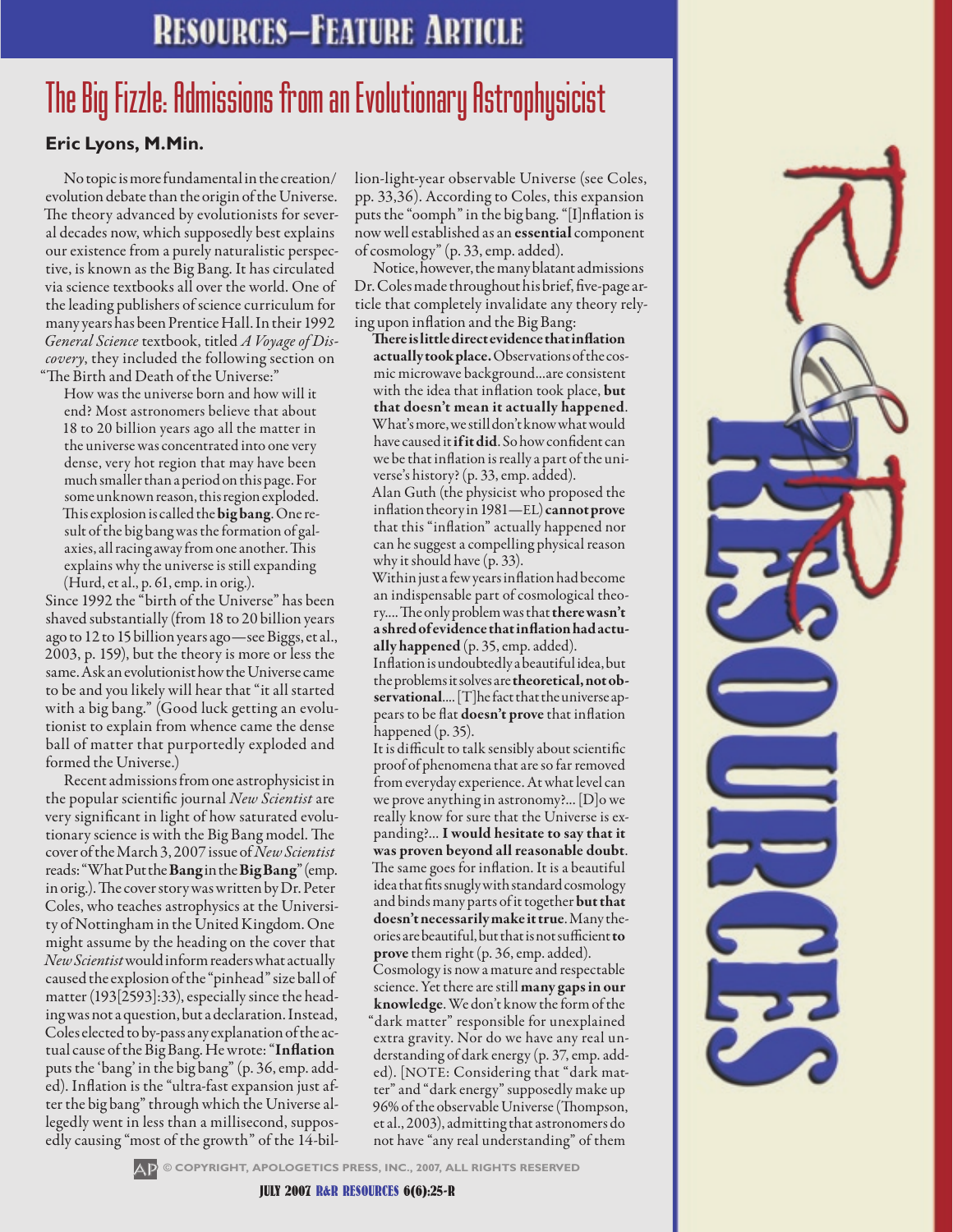



speaks volumes about the speculations and assumptions upon which the Big Bang theory is based—EL.]

If that were not enough, Coles then concluded his article with the following words.

We don't know for sure if inflation happened, and we are certainly a long way from being able to identify the inflation. In a way we are still as confused as ever about how the universe began. But perhaps now we are confused on a higher level and for better reasons (p. 37, emp. added).

Though man now knows more about the Universe than ever before, evolutionists are "as confused as ever about how the universe began," albeit "confused on a higher level." Such confusion should come as no surprise. After all, "[t]he fool has said in his heart, 'There is no God'" (Psalm 14:1). "Professing to be wise, they became fools" (Romans 1:22). Aside from the fact that an explosion of a period-size ball of matter causing an orderly Universe defies both logic and the law of cause and effect (see Thompson, 2004, pp. 19-138), Coles' recent admissions testify loudly against the best explanation evolutionists have for the origin of the Universe. Instead of titling *New Scientist*'s issue "What Put the Bang in the Big Bang," perhaps a better heading would have been "Confusion Taken to a Whole New Level."

### **REFERENCES**

- Biggs, Alton, et al. (2003), *Science* (New York: McGraw-Hill).
- Coles, Peter (2007), "Boomtime," *New Scientist*, 193[2593]:33-37, March 3.
- Hurd, Dean, George Mathias, and Susan Johnson, eds. (1992), *General Science*: *A Voyage of Discovery* (Englewood Cliffs, NJ: Prentice Hall).
- Thompson, Bert (2004), *The Scientific Case for Creation* (Montgomery, AL: Apologetics Press).
- Thompson, Bert, Brad Harrub, and Branyon May (2003), "The Big Bang Theory—A Scientific Critique [Part II]," *Reason & Revelation,* 23[6]:49-63, June, [On-line], URL: http://www. apologeticspress.org/articles/30.

# **IN THE NEWS**

Embryos are fully human and deserve to be given all the rights inherent in personhood. This premise has been validated both biblically and scientifically (see Thompson and Harrub, 2001). Those in the scientific and medical communities who are pushing for expanding efforts in embryonic stem-cell research believe that human embryos should be created and destroyed for the sole purpose of harvesting the lines of embryonic stem cells they contain. In an effort to convince the masses that such barbaric injustice against human embryos is ethically permissible, embryonic stem-cell research supporters insist that research using embryonic stem cells will yield cures for a host of diseases.

Yet for all the potential that embryonic stemcell research supposedly maintains, research and treatments using adult stems cells, in which human embryos are not murdered, has yielded far superior results (see Harrub, 2006). The latest research continues to provide promising stem-cell research options that do not result in the deaths of human embryos.

In the June 18 edition of *Newsweek*, Mary Carmichael reported on recent stem-cell research done with mice. She said: "Scientists revealed on Wednesday a new technique for bestowing all the flexibility of embryonic stem cells on mature skin cells in mice—an approach that could revolutionize medicine without the destruction of embryos" (2007, 149[25]:14). Concerning the newly discovered abilities of adult mice cells, Carmichael wrote that "scientists were ecstatic about the quasi-embryonic cells they'd created" (p. 14). In the

brief, two-column article, Carmichael cited two other studies, reported in January and April of this year, that offered alternatives to embryonic stem-cell research.

We must understand that even if embryonic stem-cell treatments offered the world a panacea for all illnesses, it still would be immoral and unethical to destroy human embryos (Proverbs 6:16-19). Similarly, it never would be acceptable to kill five-year-old children to harvest their organs so that others might live. But, the truth of the matter is, embryonic stem-cell research holds less promise than research being done with adult stem cells, a fact that is underscored by the latest findings reported in *Newsweek*. As the scientific and medical communities attempt to bulldoze their way through moral boundaries established by God, we, as Christians, must be aware of the issues and take a stand for the rights of all humans, including those who are still in their first stages of life.

### **Kyle Butt**

### **REFERENCES**

- Carmichael, Mary (2007), "An End to Debate or 'Déjà Vu,'" *Newsweek,* 149[25]:14.
- Harrub, Brad (2006), "False Marketing of Embryonic Stem Cells," [On-line], URL: http://www. apologeticspress.org/articles/2976.
- Thompson, Bert and Brad Harrub (2001), "Human Cloning and Stem-Cell Research—Science's Slippery Slope," [On-line], URL: http://www. apologeticspress.org/articles/2877.w

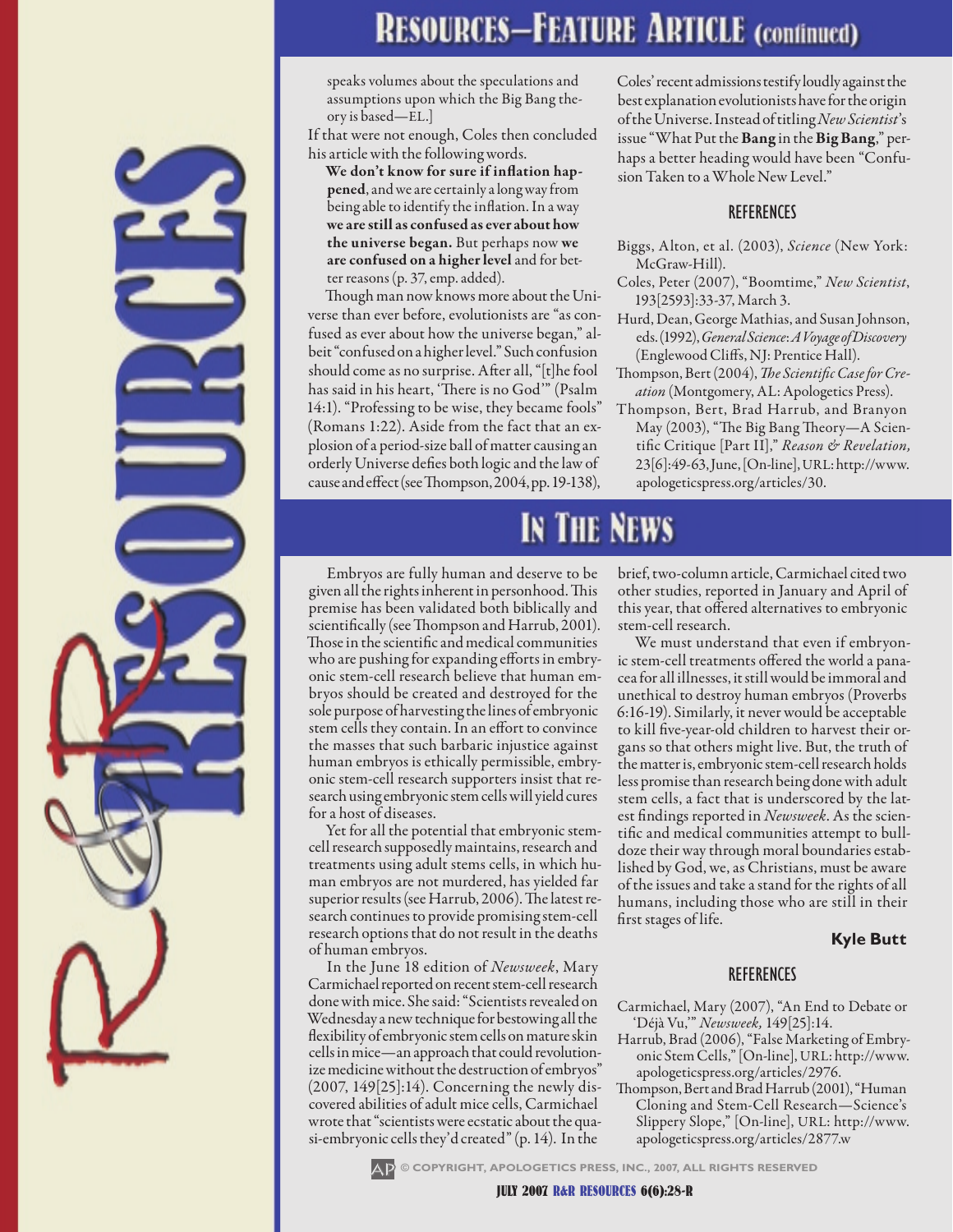# The Purpose of Education **Dave Miller, Ph.D.**

The present period of American history surely will be shown to be a tragic time for education. Sinister forces essentially have hijacked American schools in order to make converts to their immoral, anti-Christian ideologies. They wish to convince young minds to accept their agenda and embrace their values. For example, homosexual activists wish to persuade young people that homosexuality ought to be accepted as legitimate sexual behavior—and even something that the student ought to try (e.g., Kertscher, 2006). The atheistic evolutionists seek to promote the theory of evolution as the correct view of origins, thereby dispelling belief in God and the Creation account of the Bible (Lyons and Butt, 2007). A host of additional advocates are working actively to articulate their own reasons for education.

In contrast to this subversion, most parents see education simply as part of the process that will prepare their children for adulthood. Typically, that preparation consists primarily of a "good education." But why do parents want their children to go to school and get a "good" education? Most would answer: "so my child will be able to make a good living."

In other words, parents want their children to be able to secure a suitable job that will, in turn, secure their financial future. They want their children to be able to support themselves and their families. No doubt you have seen the commercials that correlate number of years of education with annual income.

But what about the intentions of those who founded the schools of America? Did the founders of this country's premiere institutions of higher learning share this same basic purpose for public education? Did they sacrifice their time, money, and effort to establish schools in America for the primary purpose of making it possible for students to "make a good living"? Did they understand the central objective of secular education to be to enable a person to secure a good-paying job? Allowing our educational forebears to speak for themselves in their own words reveals some startling realizations.

The first institution of higher education in the Colonies was Harvard College, founded in 1636. Named after its first benefactor, John Harvard, the 1636 rules of Harvard included the following declaration:

Let every student be plainly instructed and earnestly pressed to consider well

| <b>SPEAKING SCHEDULES</b> |                |                    |
|---------------------------|----------------|--------------------|
| <b>Kyle Butt</b>          |                |                    |
| <b>July 15-17</b>         | Greenville, AL | (334) 537-9369     |
| <b>July 21-25</b>         | Santa Fe, TN   | (931) 682-2228     |
| <b>Eric Lyons</b>         |                |                    |
| July 3                    | Lineville, AL  | $(256)$ 488-5833   |
| July 11,18,25             | Decatur, AL    | $(256)$ 353-4256   |
| <b>Dave Miller</b>        |                |                    |
| July 1,8,15,22            | Columbiana, AL | $(205) 669 - 0244$ |
| July 11                   | Wetumpka, AL   | $(334) 567 - 6561$ |
| <b>July 18,25</b>         | Hope Hull, AL  | $(334)$ 281-6020   |
| July 29                   | Cordova, TN    | (901) 754-9893     |

the main end of his life and studies is to know God and Jesus Christ which is eternal life (John 17.3) and therefore to lay Christ in the bottom as the only foundation of all sound knowledge and learning. And seeing the Lord only giveth wisdom, let every one seriously set himself by prayer in secret to seek it of Him (Prov. 2,3). Every one shall so exercise himself in reading the Scriptures twice a day that he shall be ready to give such an account of his proficiency therein (as quoted in Pierce, 1833, p. 5, emp. added; parenthetical items in orig.).

Over a century after the founding of Harvard, the state constitution of Massachusetts reiterated the original and continuing purpose of the institution:

Article I. Whereas our wise and pious ancestors, so early as the year one thousand six hundred and thirty-six, laid the foundation of Harvard College, in which university many persons of great eminence have, by the blessing of God, been initiated in those arts and sciences, which qualified them for public employments, both in church and state: and whereas the encouragement of arts and sciences, and all good literature, tends to the honor of God, the advantage of the Christian religion, and the great benefit of this and the other United States of America it is declared, that the President and Fellows of Harvard College...shall have, hold, use, exercise and enjoy, all the powers...which they now have or are entitled to have (*Constitution*..., emp. added).

So according to the founders of Harvard, as well as the architects of the state constitution (themselves founders of the Republic), what was the purpose of education? To know God and Christ, to honor God, and to demonstrate the "advantage," i.e., superiority of, the Christian religion to the benefit of the entire country. Based on that original purpose, it is evident that public education today is, to borrow a metaphor from Jesus, "like whitewashed tombs which indeed appear beautiful outwardly, but inside are full of dead men's bones and all uncleanness" (Matthew 23:27).

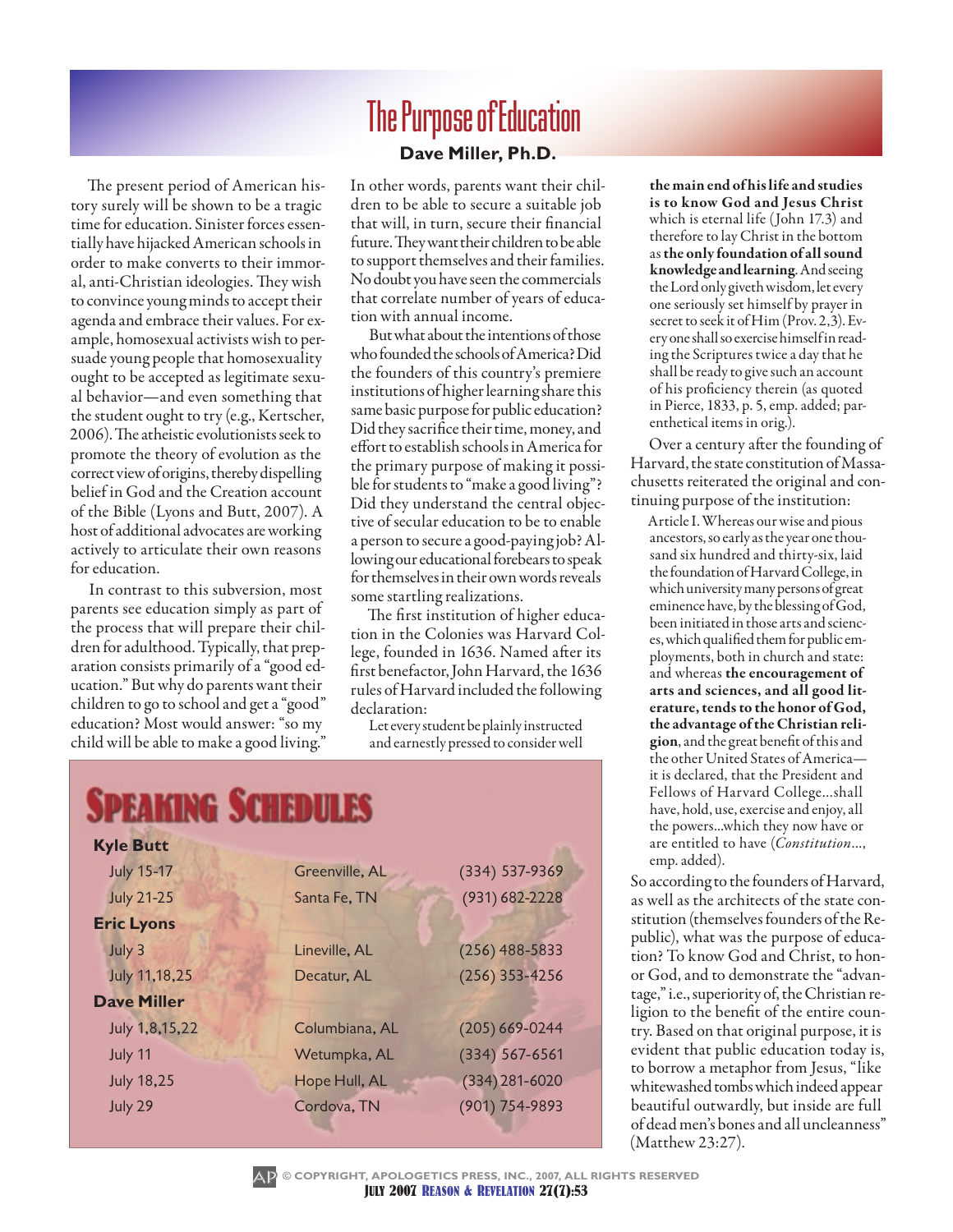The founding of the other premiere institutions of higher learning in America followed this same all-consuming, quintessential principle. For example, the second college established in America was William and Mary, founded in 1693. In the 1758 volume, *The Charter, Transfer and Statutes of the College of William and Mary in Virginia*, the purpose for its founding was explained:

There are three things which the founders of this college proposed to themselves, to which all its statutes should be directed. The first is that the youth of Virginia should be well educated to learning and good morals. The second is that the churches of America, especially Virginia, should be supplied with good ministers after the doctrine and government of the Church of England, and that the college should be a constant seminary for this purpose. The third is that the Indians of America should be instructed in the Christian religion, and that some of the Indian youth that are well behaved and well inclined, being first well prepared in the Divinity School, may be sent out to preach the gospel to their countrymen in their own tongue (as quoted in Adler, 1968, 1:371, emp. added).



Old campus building at Yale in New Haven, Connecticut.

The third college established in America, Yale, was founded in 1701 and had as its stated purpose to be a school "wherein Youth may be instructed in the Arts and Sciences [and] through the blessing of Almighty God may be fitted for Publick employment both in Church and Civil State" ("About Yale," n.d.). The trustees stated the purpose on November 11, 1701 in the following words: "To plant, and under ye Divine blessing to propagate in this Wilderness, the blessed Reformed, Protestant Religion, in ye purity of its Order, and Worship" (Mode, 1921, p. 109). They further stated: "Every student shall consider the main end of

his study to wit to know God in Jesus Christ and answerably to lead a Godly, sober life" (Ringenberg, 1984, p. 38, emp. added). Regulations for students at Yale in 1754 included strong religious requirements: "All scholars shall live religious, godly, and blameless lives according to the rules of God's Word, diligently reading the Holy Scriptures, the fountain of light and truth; and constantly attend upon all the duties of religion, both in public and secret" (as quoted in Adler, 1968, 1:464, emp. added).

The fourth college established in America was Princeton, founded in 1746. In 1752, one of the trustees of the school, Gilbert Tennent, and Samuel Davies, later president, prepared a brochure describing the college, which included the following explanations of its intended purpose:

NOTHING has a more direct tendency to advance the happiness and glory of a community than the founding of public schools and seminaries of learning for education of youth, and adorning their minds with useful knowledge and virtue. Hereby, the rude and ignorant are civilized and rendered human; persons who would otherwise be useless members of society are qualified to sustain with honor the offices they may be invested with for the public service; reverence of the Deity, filial piety, and obedience to the laws are inculcated and promoted.... [S]everal gentlemen residing in and near the province of New Jersey, who were wellwishers to the felicity of their country and real friends of religion...first projected the scheme of a collegiate education in that province. The immediate motives to this generous design were: the great number of Christian societies then lately formed in various parts of the country, where many thousands of the inhabitants, ardently desirous of the administration of religious ordinances, were entirely destitute of the necessary means of instruction and incapable of being relieved....  $[T]$ he great scarcity of candidates **for** the ministerial function to comply with these pious and Christian demands.... [T]hese considerations were the most urgent arguments for the immediate prosecution of the above mentioned scheme of education.... It will suffice to say that the two principal objects the trustees had in view were science and religion. Their first concern was to cultivate the minds of the pu-



Princeton University in Princeton, New Jersey

pils in all those branches of erudition which are generally taught in the universities abroad; and, to perfect their design, their next care was to rectify the heart by inculcating the great precepts of Christianity in order to make them good. Upon these views this society was founded.... But as religion ought to be the end of all instruction and gives it the last degree of perfection...[s]tated times are set apart for the study of the Holy Scriptures in the original languages, and stated hours daily consecrated to the service of religion. The utmost care is taken to discountenance vice and to encourage the practice of virtue and a manly, rational, and Christian behavior in the students (Davies and Tennent, 1754, emp. added).

Dartmouth was founded in 1769 by "Reverend Eleazar Wheelock" with a charter granted by King George III to spread Christianity—initially to Indian youths:

KNOW YE, THEREFORE that We, considering the premises and being willing to encourage the laudable and charitable design of spreading Christian knowledge among the savages of our American wilderness, and also that the best means of education be established in our province of New Hampshire, for the benefit of said province, do, of our special grace, certain knowledge and mere motion, by and with the advice of our counsel for said province, by these presents, will, ordain, grant and constitute that there be a college erected in our said province of New Hampshire by the name of Dartmouth College, for the education and instruction of youth of the Indian tribes in this land in reading, writing, and all parts of learning which shall appear necessary and expedient for civilizing and christianizing children of pagans, as well as in all liberal arts and sciences, and also of English youth and any others. And the trustees of said college may and shall be one body corporate

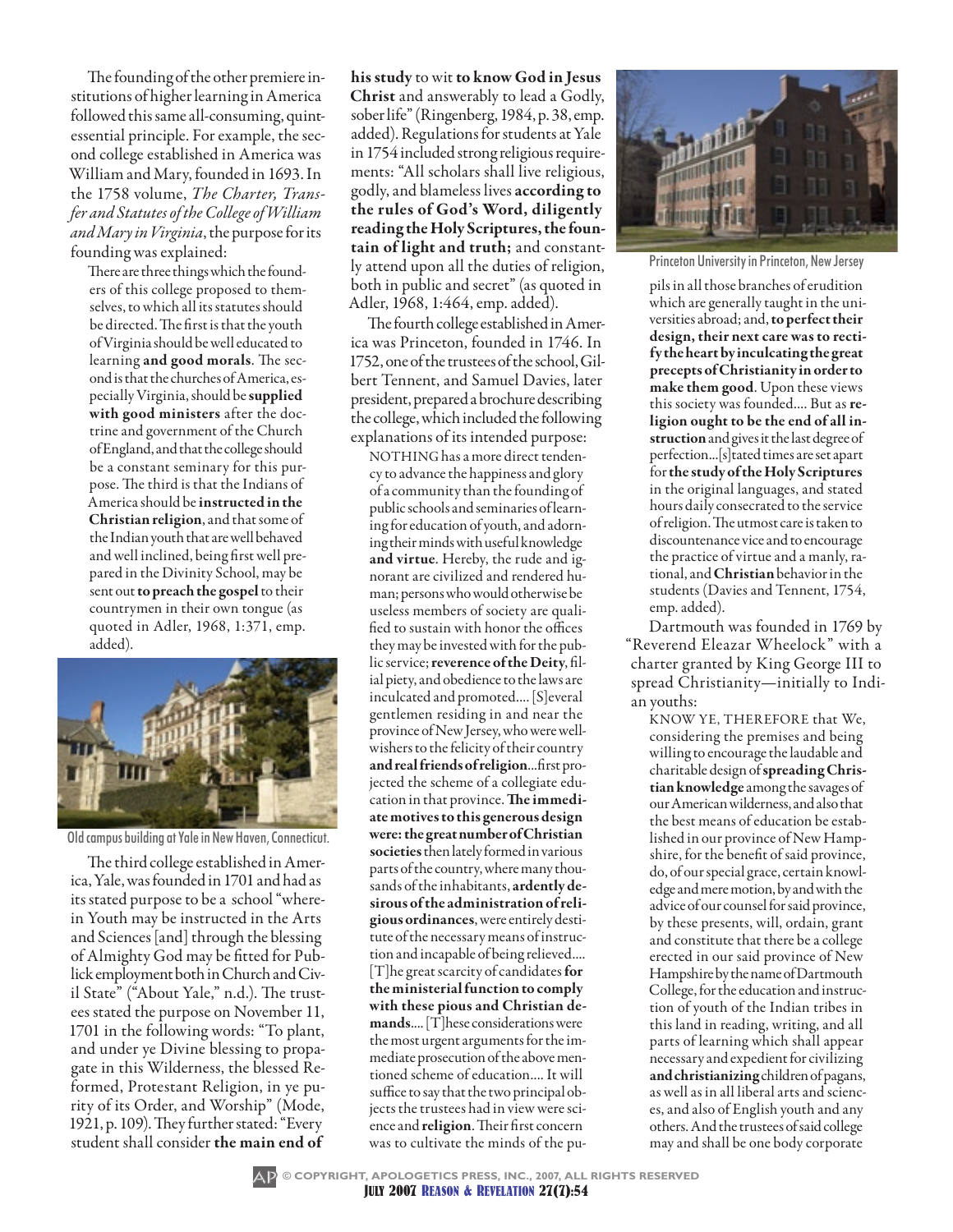and politic, in deed, action and name, and shall be called, named and distinguished by the name of the Trustees of Dartmouth College (*Charter of*..., emp. added).

Harvard, William and Mary, Yale, Princeton, Dartmouth—this listing could be significantly expanded.

Even a brief glance at some of the original school mottos testifies to the purpose of education in America from the beginning (see "List of...," n.d.). For example, Brown University, the seventh oldest institution of higher learning in the United States, founded by Baptist preachers in 1764 as Rhode Island College, has the motto *In deo speramus*, Latin for "In God We Hope." Princeton's motto is *Dei sub numine viget*, meaning "Under God's Power She Flourishes." Dartmouth's motto is *Vox clamantis in deserto*, translated "A Voice Crying in the Wilderness," a reference to Isaiah's prophecy of John the Baptizer in Isaiah 40:3 (cf. Matthew 3:3). Another Ivy League school, founded in 1754 as King's College, renamed Columbia College when it reopened in 1784 after the American Revolution, and now Columbia University, has the motto *In lumine Tuo videbimus lumen*, which means "In Thy Light Shall We See Light."

George Washington University was chartered in 1821 (on land provided by George Washington) as Columbian College with the motto *Deus Nobis Fiducia*— "In God Our Trust." Northwestern University was founded in 1851 by Methodists from Chicago to serve Americans in the Northwest Territory. The motto on Northwestern's seal is *Quaecumque sunt vera*, meaning "Whatsoever things are true"—taken from Philippians 4:8. Also on the seal is a Greek phrase inscribed on the pages of an open book: *ho logos pleres charitos kai aletheias,* which translates as "The Word...full of grace and truth"—a reference to Jesus Christ taken from John 1:14. Even the University of California at Berkeley, a school known for its student activism, rebellion against America's Christian heritage, and "hippie" counterculture in the 1960s, has a Bible-inspired motto, "Let There Be Light," taken from Genesis 1:3.

American education has strayed far from its moorings. We have shifted from a nation that saw its very survival as de-

pendent on the spread of Christian principles through the schools, to a nation that literally disdains, repudiates, and has ejected the teaching of Christian principles from the public school system. The Founders would be appalled. Physician and signer of the *Declaration of Independence*, Dr. Benjamin Rush, asserted: "[T]he only foundation for a useful educa-



tion in a republic is to be laid in religion. Without this there can be no virtue, and without virtue there can be **no liberty**, and liberty is the object and life of all republican governments" (1798, p. 8, emp. added). Dr. Rush further stated:

We profess to be republicans, and yet we neglect the only means of establishing and perpetuating our republican forms of government, that is, the universal education of our youth in the principles of Christianity by the means of the Bible. For this Divine Book, above all others, favors that equality among mankind, that respect for just laws, and those sober and frugal virtues, which constitute the soul of republicanism (pp. 93-94, emp. added).

Noah Webster echoed those sentiments: "In my view, the Christian religion is



the most important and one of the first things in which all children, under a free government, ought to be instructed" (1843, p. 291, emp. added). The words of God to Moses at Mt. Sinai ought to serve as the guiding star for America's schools: "Gather the people to Me, and I will let them hear My words, that they may learn

to fear Me all the days they live on the earth, and that they may teach their children" (Deuteronomy 4:10). "Come, you children, listen to me; I will teach you the fear of the Lord" (Psalm 34:11). Without the fear of the Lord instilled in the nation's youth, all will be lost (Deuteronomy 5:33; 6:1-18; Jeremiah 7:23).

### **REFERENCES**

- "About Yale" (no date), Yale University, [On-line], URL: http://www.yale.edu/ about/history.html.
- Adler, Mortimer, ed. (1968), *The Annals of America* (Chicago, IL: Encyclopedia Britannica).
- *Charter of Dartmouth College* (no date), Dartmouth College Government Documents, [On-line], URL: http://www. dartmouth.edu/~govdocs/case/charter. htm.
- *Constitution of the Commonwealth of Massachusetts,* [On-line], URL: http:// www.mass.gov/legis/const.htm.
- Davies, Samuel and Gilbert Tennent (1754 edition), *The Value of the College at Princeton: From A General Account of the Rise and State of the College, Lately Established in the Province of New Jersey*, [On-line], URL: http://personal.pitnet. net/primarysources/princeton.html.
- Kertscher, Tom (2006), "The Survey Says What?" *Milwaukee Journal Sentinel*, May 15, [On-line], URL: http://www.jsonline. com/story/index.aspx?id=424003.
- "List of University Mottos" (no date), *Answers. com*, [On-line], URL: http://www.answers. com/topic/list-of-university-mottos.
- Lyons, Eric and Kyle Butt (2007), "Militant Atheism," *Reason & Revelation*, 27[1]:1-5, January, [On-line], URL: http://www. apologeticspress.org/articles/3195.
- Mode, Peter G. (1921), *Sourcebook and Bibliographical Guide for American Church History* (Menasha, WI: George Banta Publishing).
- Pierce, Benjamin (1833), *A History of Harvard University* (Cambridge, MA: Brown, Shattuck, & Co.).
- Ringenberg, William C. (1984), *The Christian College: A History of Protestant Higher Education in America* (Grand Rapids, MI: Eerdmans).
- Rush, Benjamin (1798), *Essays, Literary, Moral and Philosophical* (Philadelphia, PA: Thomas & Samuel Bradford).
- Webster, Noah (1843), *A Collection of Papers on Political, Literary, and Moral Subjects* (New York: Webster and Clark).